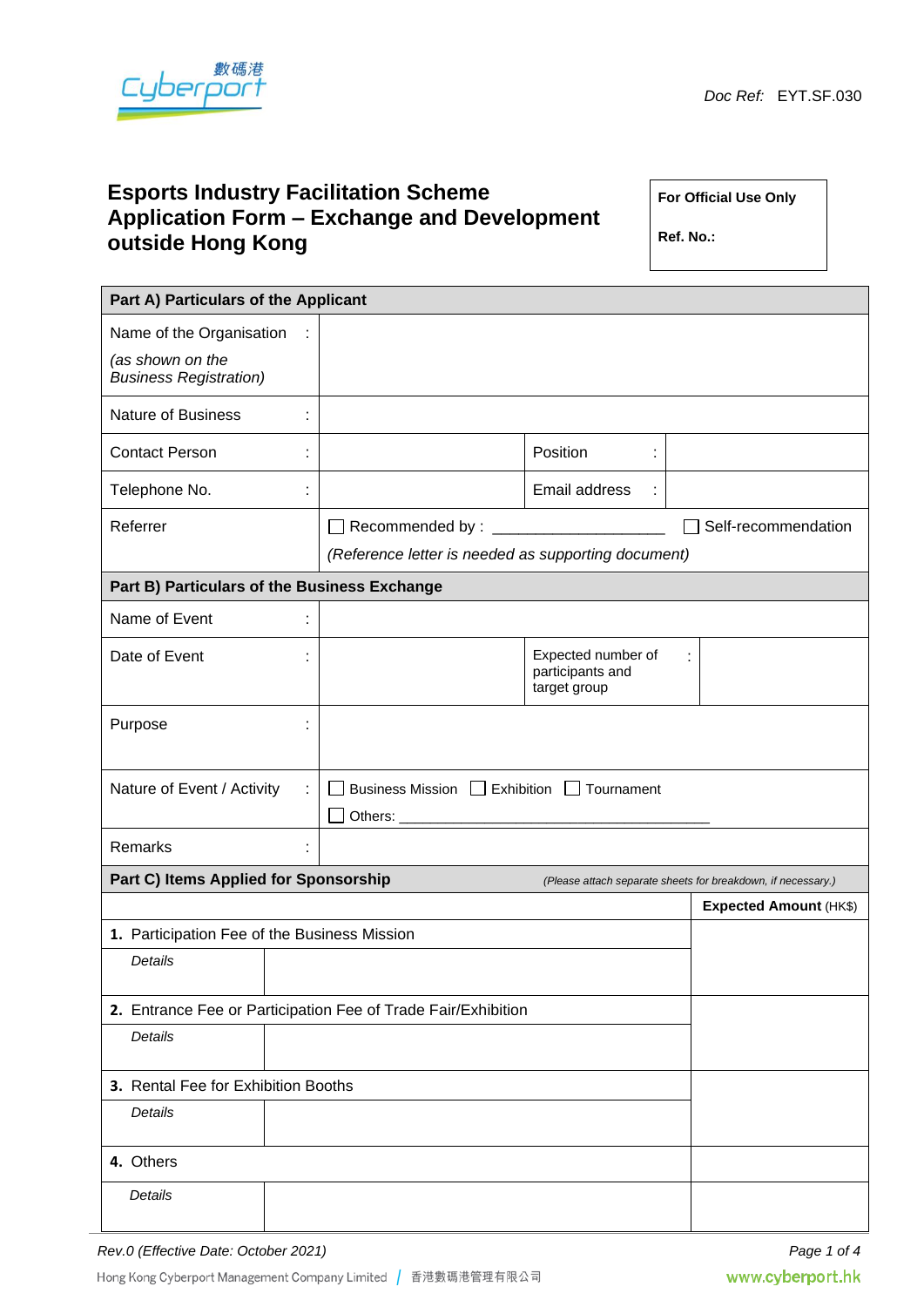



| Total Expected Amount of Event Expenditure (HK\$):                                                                                                                                                                                                                      |                                                                                                                                                                                                                                                                                                                                                                                              |                                        |       |  |  |  |  |
|-------------------------------------------------------------------------------------------------------------------------------------------------------------------------------------------------------------------------------------------------------------------------|----------------------------------------------------------------------------------------------------------------------------------------------------------------------------------------------------------------------------------------------------------------------------------------------------------------------------------------------------------------------------------------------|----------------------------------------|-------|--|--|--|--|
|                                                                                                                                                                                                                                                                         |                                                                                                                                                                                                                                                                                                                                                                                              |                                        |       |  |  |  |  |
| <b>Part D) Declaration and Signature</b>                                                                                                                                                                                                                                |                                                                                                                                                                                                                                                                                                                                                                                              |                                        |       |  |  |  |  |
| We, the undersigned, certify that all information contained in this application is certified truthful and accurate<br>and that no relevant information has been withheld. We also agree to be bound by the terms and conditions<br>of the application as set out below. |                                                                                                                                                                                                                                                                                                                                                                                              |                                        |       |  |  |  |  |
| Name and Position:                                                                                                                                                                                                                                                      |                                                                                                                                                                                                                                                                                                                                                                                              | Authorised signature and company chop: | Date: |  |  |  |  |
|                                                                                                                                                                                                                                                                         |                                                                                                                                                                                                                                                                                                                                                                                              |                                        |       |  |  |  |  |
|                                                                                                                                                                                                                                                                         |                                                                                                                                                                                                                                                                                                                                                                                              |                                        |       |  |  |  |  |
| Part E) Terms and Conditions of Application                                                                                                                                                                                                                             |                                                                                                                                                                                                                                                                                                                                                                                              |                                        |       |  |  |  |  |
| 1.                                                                                                                                                                                                                                                                      | The applicant shall submit the registration form for the subjected Business Exchange for HKCMCL's consideration. All<br>submitted information will not be returned.                                                                                                                                                                                                                          |                                        |       |  |  |  |  |
| 2.                                                                                                                                                                                                                                                                      | Applicants who have obtained subsidy from the government or other organisations for the Event / Activity are not eligible<br>HKCMCL's sponsorship.                                                                                                                                                                                                                                           |                                        |       |  |  |  |  |
| 3.                                                                                                                                                                                                                                                                      | Successful applicants shall not change the use of sponsorship without obtaining prior approval from HKCMCL; otherwise<br>no sponsorship will be made.                                                                                                                                                                                                                                        |                                        |       |  |  |  |  |
| 4.                                                                                                                                                                                                                                                                      | Sponsorship are granted on reimbursement basis, i.e. the sponsored items must be expenses spent and paid by the<br>applicant with proof of payment. The applicant must submit the Reimbursement Form EYT.SF.070 together with ALL<br>required documents (e.g. original proof of payment) when applying for reimbursement. All submitted documents for<br>reimbursement will not be returned. |                                        |       |  |  |  |  |
| 5.                                                                                                                                                                                                                                                                      | The applicant's name must be shown on the invoices and receipts as the payer. Documents failed to prove the applicant<br>as the payer are not acceptable for reimbursement purpose.                                                                                                                                                                                                          |                                        |       |  |  |  |  |
| 6.                                                                                                                                                                                                                                                                      | The actual sponsorship amount payable for each sponsored item is capped by the respective approved amount in Part C<br>of this application form.                                                                                                                                                                                                                                             |                                        |       |  |  |  |  |
| 7.                                                                                                                                                                                                                                                                      | Applicants should strictly follow the probity policy stated in Esports Industry Facilitation Scheme Part C - Exchange and<br>Development outside Hong Kong Guides and Notes for the Applicants.                                                                                                                                                                                              |                                        |       |  |  |  |  |
| 8.                                                                                                                                                                                                                                                                      | HKCMCL reserves the right to obtain further and additional information from the applicant in relation to the application.                                                                                                                                                                                                                                                                    |                                        |       |  |  |  |  |
| 9.                                                                                                                                                                                                                                                                      | These terms and conditions may be amended or supplemented by HKCMCL at any time without prior notice.                                                                                                                                                                                                                                                                                        |                                        |       |  |  |  |  |

## **Part F) PERSONAL INFORMATION COLLECTION STATEMENT**

This Personal Information Collection Statement of Hong Kong Cyberport Management Company Limited ("us" or "we") applies to the personal data collected in this Cyberport Esports Industry Facilitation Scheme ("Personal Data").

#### **Purpose and Use of Your Data**

The Personal Data will be used for one or more of the following purposes:

- processing your application;
- communicating with you if we have any/or question and update about your application;
- providing updates, services, products, facilities or activities and matters relating to our administration, management, operation and maintenance;
- designing, reviewing, evaluating and enhancing our services, products, facilities or activities (including conducting research, survey and analysis for those purposes);
- direct marketing (please see "Direct Marketing" section below); and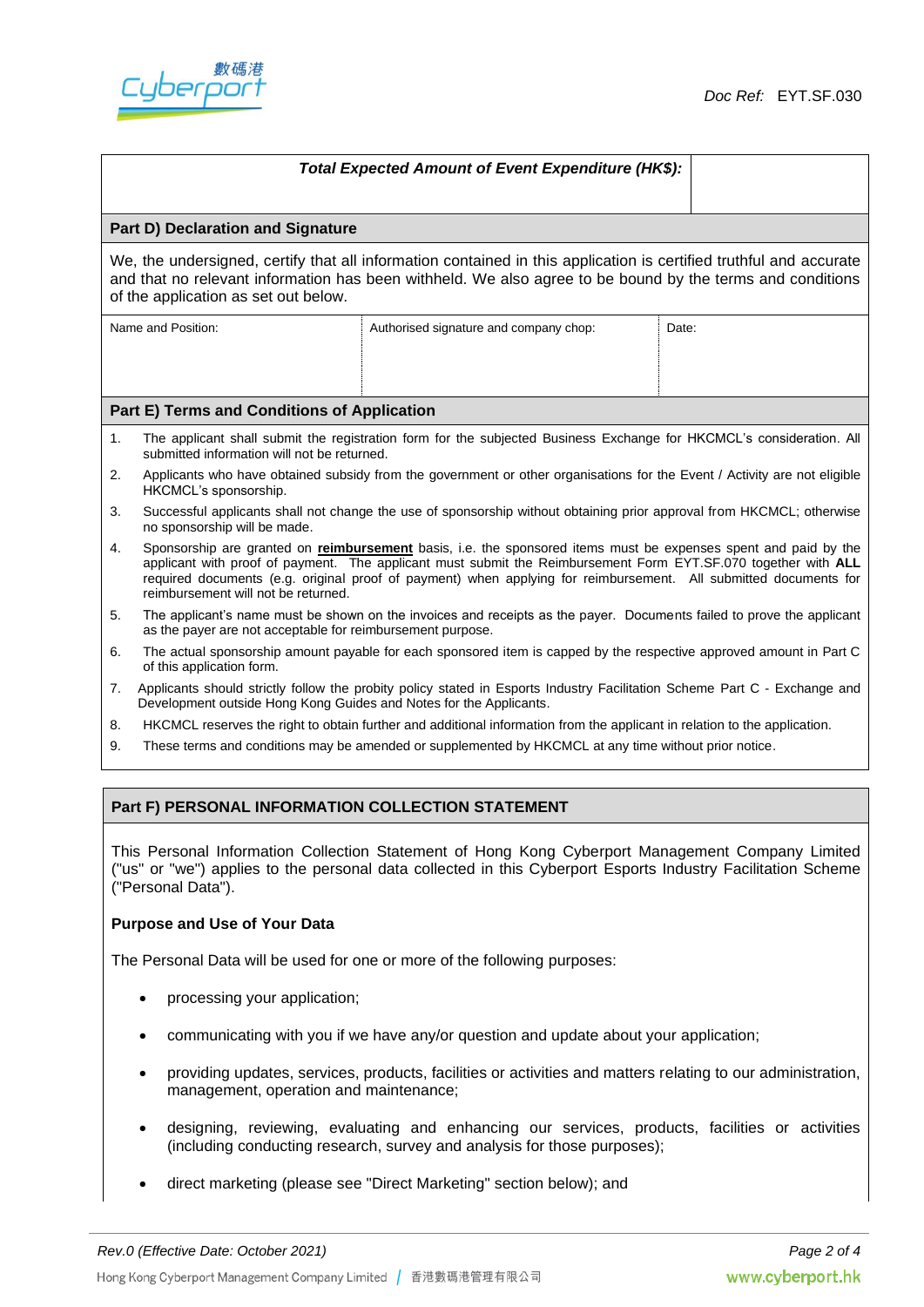

handling complaints, legal, safety and security purposes.

It is mandatory to provide the requested personal data, or we will not be able to process your application.

#### **Transfer of Your Data**

Your Data will not generally be disclosed or transferred to any other party in a form that would identify you, except in the following circumstances:

- If we use third party suppliers or service providers who provide services to support our business operation or facilitate provision of our services, products, facilities or activities, we may provide Your Data to these suppliers or service providers.
- We may disclose Your Data to any governmental or law enforcement agency, judicial body or regulatory authority to whom we are required to make disclosure according to any law, regulation, court order, direction, code or guideline.
- In addition, Your Data may be accessed by, disclosed or transferred to any person under a duty of confidentiality to us (including our accountants, auditors, legal advisers or other professional advisers) for the purposes described in the "Purpose and Use of Your Data" section above.

As the parties mentioned above may be located outside Hong Kong, Your Data may be transferred out of Hong Kong.

#### **Direct Marketing**

In connection with direct marketing, we intend to use your name and email address tonmarket and promote the services, products, facilities, activities, contests, conferences, lucky draws, events and promotional campaigns from time to time available relating to us or "Cyberport", or shops or merchants or hotel in the "Cyberport" or offered or hosted at "Cyberport" (including consumer goods, food and beverages, books and stationery, children goods and services, fashion and accessories, optical products, watches, jewellery, luxurious goods, personal care, health and beauty products and services, furniture and lifestyle goods, home furnishing and appliances, florists, sports gear and products, electronic products and appliances, banking and financial services, cinemas and theatres, cultural, entertainment facilities and activities, charity activities, leisure activities and performances, gift redemptions and car parking facilities) "Cyberport" means the community or development located at Telegraph Bay, Pokfulam including its offices, centres and arcade.

We cannot use Your Data for direct marketing unless we have received your consent or indication of no objection. You may contact us via the contact information provided in our direct marketing materials to opt out from direct marketing at any time.

#### **Our Privacy Policy and Practices**

Please see our Privacy Policy Statement at http://www.cyberport.hk/en/privacy\_policy for our general policy and practices in respect of our collection and use of personal data.

### **Access to and Correction of Your Data**

You have the right to request access to, and correction of, Your Data held by us. We may charge a reasonable fee for administering and processing your data access request. If you need to check whether we hold Your Data or if you wish to have access to, correct any of Your Data which is inaccurate, please write via mail to Level 6, Cyberport 2, 100 Cyberport Road, Hong Kong.

This Statement is written in the English language and may be translated into other languages. In the event of any inconsistency between the English version and the translated version of this Statement, the English version shall prevail.